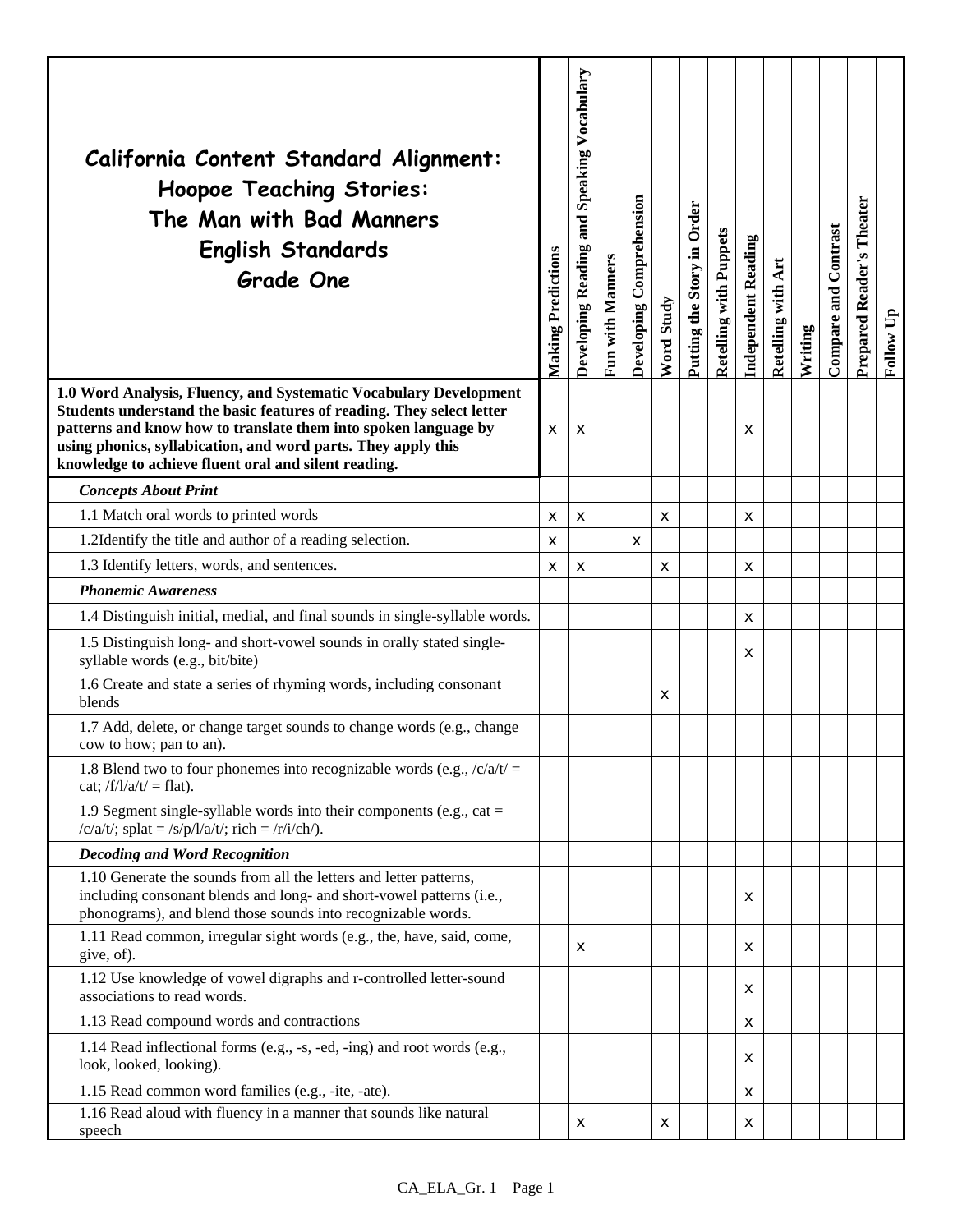|                                                                                                                                                                                                                                                                                                                                                                                                                                                                                                                                                                                                                                                                                                                                                                          | California Content Standard Alignment:<br><b>Hoopoe Teaching Stories:</b><br>The Man with Bad Manners<br><b>English Standards</b><br><b>Grade One</b> | <b>Making Predictions</b> | Developing Reading and Speaking Vocabulary | Fun with Manners | Developing Comprehension | Word Study | Putting the Story in Order | <b>Retelling with Puppets</b> | <b>Independent Reading</b> | Retelling with Art | Writing | <b>Compare and Contrast</b> | Theater<br>Prepared Reader's | Follow Up |
|--------------------------------------------------------------------------------------------------------------------------------------------------------------------------------------------------------------------------------------------------------------------------------------------------------------------------------------------------------------------------------------------------------------------------------------------------------------------------------------------------------------------------------------------------------------------------------------------------------------------------------------------------------------------------------------------------------------------------------------------------------------------------|-------------------------------------------------------------------------------------------------------------------------------------------------------|---------------------------|--------------------------------------------|------------------|--------------------------|------------|----------------------------|-------------------------------|----------------------------|--------------------|---------|-----------------------------|------------------------------|-----------|
|                                                                                                                                                                                                                                                                                                                                                                                                                                                                                                                                                                                                                                                                                                                                                                          | <b>Vocabulary and Concept Development</b>                                                                                                             |                           |                                            |                  |                          |            |                            |                               |                            |                    |         |                             |                              |           |
|                                                                                                                                                                                                                                                                                                                                                                                                                                                                                                                                                                                                                                                                                                                                                                          | 1.17 Classify grade-appropriate categories of words (e.g., concrete<br>collections of animals, foods, toys)                                           |                           |                                            |                  |                          |            |                            |                               |                            |                    |         |                             |                              |           |
| 2.0 Reading Comprehension Students read and understand grade-<br>level-appropriate material. They draw upon a variety of<br>comprehension strategies as needed (e.g., generating and responding to<br>essential questions, making predictions, comparing information from<br>several sources). The selections in Recommended Literature,<br>Kindergarten Through Grade Twelve illustrate the quality and<br>complexity of the materials to be read by students. In addition to their<br>regular school reading, by grade four, students read one-half million<br>words annually, including a good representation of grade-level-<br>appropriate narrative and expository text (e.g., classic and<br>contemporary literature, magazines, newspapers, online information). |                                                                                                                                                       | X                         |                                            |                  | X                        |            | X                          | X                             | X                          | x                  |         | X                           | X                            |           |
|                                                                                                                                                                                                                                                                                                                                                                                                                                                                                                                                                                                                                                                                                                                                                                          | <b>Structural Features of Informational Materials</b>                                                                                                 |                           |                                            |                  |                          |            |                            |                               |                            |                    |         |                             |                              |           |
|                                                                                                                                                                                                                                                                                                                                                                                                                                                                                                                                                                                                                                                                                                                                                                          | 2.1 Identify text that uses sequence or other logical order.                                                                                          |                           |                                            |                  | X                        |            | х                          | X                             |                            | X                  |         |                             | X                            |           |
|                                                                                                                                                                                                                                                                                                                                                                                                                                                                                                                                                                                                                                                                                                                                                                          | Comprehension and Analysis of Grade-Level-Appropriate Text                                                                                            |                           |                                            |                  |                          |            |                            |                               |                            |                    |         |                             |                              |           |
|                                                                                                                                                                                                                                                                                                                                                                                                                                                                                                                                                                                                                                                                                                                                                                          | 2.2 Respond to who, what, when, where, and how questions                                                                                              | X                         |                                            |                  | $\mathsf{x}$             |            | $\mathsf{x}$               | X                             |                            |                    |         |                             |                              |           |
|                                                                                                                                                                                                                                                                                                                                                                                                                                                                                                                                                                                                                                                                                                                                                                          | 2.3 Follow one-step written instructions                                                                                                              |                           |                                            |                  |                          |            |                            |                               |                            |                    |         |                             |                              |           |
|                                                                                                                                                                                                                                                                                                                                                                                                                                                                                                                                                                                                                                                                                                                                                                          | 2.4 Use context to resolve ambiguities about word and sentence<br>meanings.                                                                           |                           |                                            |                  | X                        |            |                            |                               |                            |                    |         |                             |                              |           |
|                                                                                                                                                                                                                                                                                                                                                                                                                                                                                                                                                                                                                                                                                                                                                                          | 2.5 Confirm predictions about what will happen next in a text by<br>identifying key words (i.e., signpost words).                                     | X                         |                                            |                  | X                        |            |                            |                               |                            | X                  |         |                             |                              |           |
|                                                                                                                                                                                                                                                                                                                                                                                                                                                                                                                                                                                                                                                                                                                                                                          | 2.6 Relate prior knowledge to textual information.                                                                                                    |                           |                                            |                  | X                        |            | X                          | X                             | X                          | X                  |         | X                           | X                            |           |
|                                                                                                                                                                                                                                                                                                                                                                                                                                                                                                                                                                                                                                                                                                                                                                          | 2.7 Retell the central ideas of simple expository or narrative passages.                                                                              |                           |                                            |                  | X                        |            | х                          | х                             |                            | X                  |         |                             | x                            |           |
| 3.0 Literary Response and Analysis Students read and respond to a<br>wide variety of significant works of children's literature. They<br>distinguish between the structural features of the text and literary<br>terms or elements (e.g., theme, plot, setting, characters). The selections<br>in Recommended Literature, Kindergarten Through Grade Twelve<br>illustrate the quality and complexity of the materials to be read by<br>students.                                                                                                                                                                                                                                                                                                                         |                                                                                                                                                       |                           |                                            |                  | х                        |            | X                          | х                             |                            | х                  |         | X                           | х                            | x         |
|                                                                                                                                                                                                                                                                                                                                                                                                                                                                                                                                                                                                                                                                                                                                                                          | <b>Narrative Analysis of Grade-Level-Appropriate Text</b>                                                                                             |                           |                                            |                  |                          |            |                            |                               |                            |                    |         |                             |                              |           |
|                                                                                                                                                                                                                                                                                                                                                                                                                                                                                                                                                                                                                                                                                                                                                                          | 3.1 Identify and describe the elements of plot, setting, and character(s)<br>in a story, as well as the story's beginning, middle, and ending.        |                           |                                            |                  | X                        |            |                            | X                             |                            | X                  |         |                             | x                            |           |
|                                                                                                                                                                                                                                                                                                                                                                                                                                                                                                                                                                                                                                                                                                                                                                          | 3.2 Describe the roles of authors and illustrators and their contributions                                                                            |                           |                                            |                  | X                        |            |                            |                               |                            |                    |         |                             |                              |           |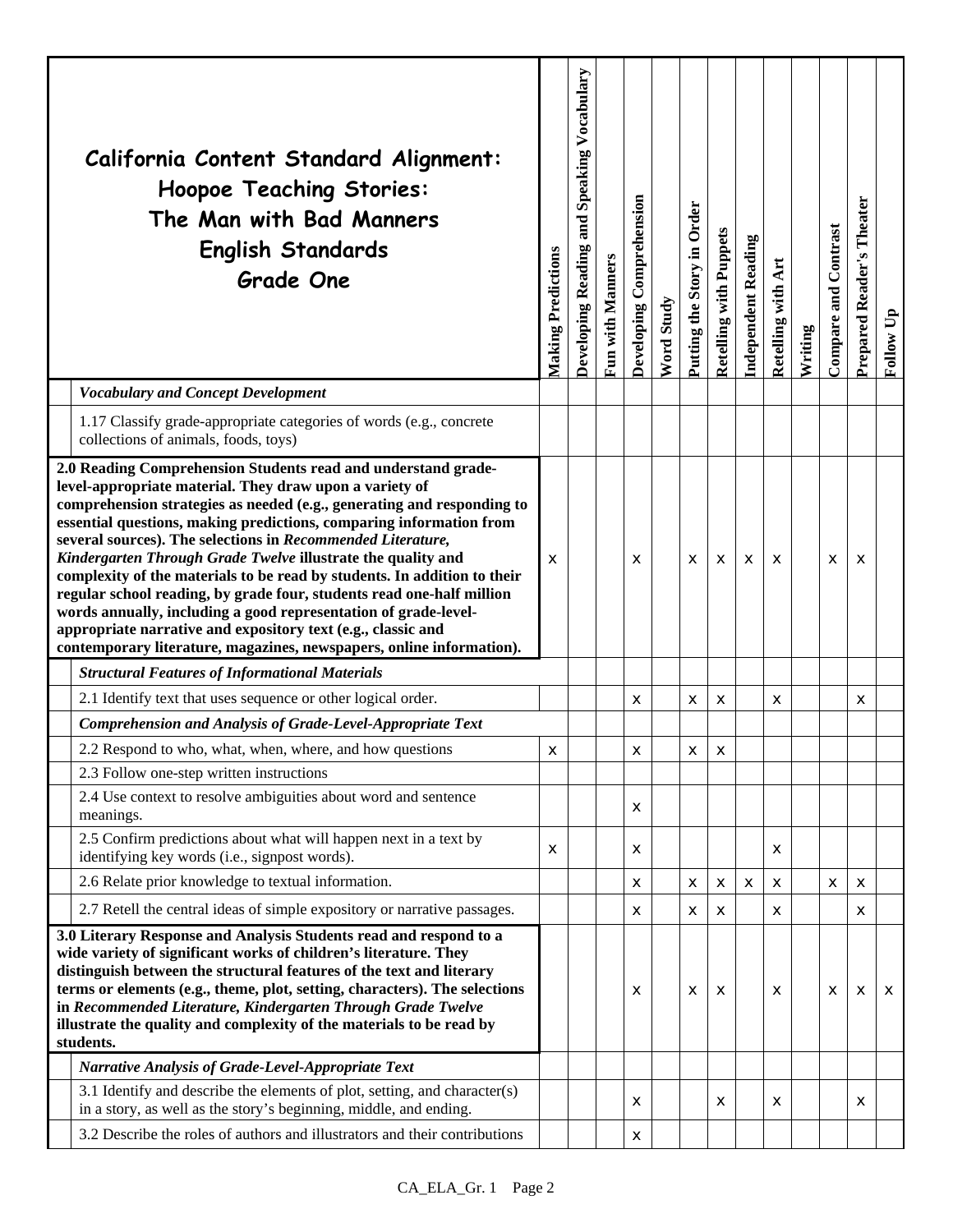| California Content Standard Alignment:<br>Hoopoe Teaching Stories:<br>The Man with Bad Manners<br><b>English Standards</b><br><b>Grade One</b>                                                                                                                                                                                           | <b>Making Predictions</b> | Developing Reading and Speaking Vocabulary | Fun with Manners | Developing Comprehension | Word Study | Putting the Story in Order | Retelling with Puppets | <b>Independent Reading</b> | Retelling with Art | Writing | Compare and Contrast | Theater<br><b>Prepared Reader's</b> | Follow Up |
|------------------------------------------------------------------------------------------------------------------------------------------------------------------------------------------------------------------------------------------------------------------------------------------------------------------------------------------|---------------------------|--------------------------------------------|------------------|--------------------------|------------|----------------------------|------------------------|----------------------------|--------------------|---------|----------------------|-------------------------------------|-----------|
| 3.3 Recollect, talk, and write about books read during the school year.                                                                                                                                                                                                                                                                  |                           |                                            |                  | X                        |            | X                          | $\pmb{\times}$         |                            | X                  |         | X                    | х                                   | X         |
| 1.0 Writing Strategies Students write clear and coherent sentences and<br>paragraphs that develop a central idea. Their writing shows they<br>consider the audience and purpose. Students progress through the<br>stages of the writing process (e.g., prewriting, drafting, revising, editing<br>successive versions).                  |                           |                                            |                  |                          |            |                            |                        |                            | x                  | х       |                      |                                     |           |
| <b>Organization and Focus</b>                                                                                                                                                                                                                                                                                                            |                           |                                            |                  |                          |            |                            |                        |                            |                    |         |                      |                                     |           |
| 1.1 Select a focus when writing.                                                                                                                                                                                                                                                                                                         |                           |                                            |                  |                          |            |                            |                        |                            | X                  | X       |                      |                                     |           |
| 1.2Use descriptive words when writing.                                                                                                                                                                                                                                                                                                   |                           |                                            |                  |                          |            |                            |                        |                            | X                  | X       |                      |                                     |           |
| Penmanship                                                                                                                                                                                                                                                                                                                               |                           |                                            |                  |                          |            |                            |                        |                            |                    |         |                      |                                     |           |
| 1.3 Print legibly and space letters, words, and sentences appropriately.                                                                                                                                                                                                                                                                 |                           |                                            |                  |                          |            |                            |                        |                            | X                  | X       |                      |                                     |           |
| 2.0 Writing Applications (Genres and Their Characteristics) Students<br>write compositions that describe and explain familiar objects, events,<br>and experiences. Student writing demonstrates a command of standard<br>American English and the drafting, research, and organizational<br>strategies outlined in Writing Standard 1.0. |                           |                                            |                  |                          |            |                            |                        |                            | x                  | х       |                      |                                     |           |
| Using the writing strategies of grade one outlined in Writing Standard<br>1.0, students:                                                                                                                                                                                                                                                 |                           |                                            |                  |                          |            |                            |                        |                            |                    |         |                      |                                     |           |
| 2.1 Write brief narratives (e.g., fictional, autobiographical) describing<br>an experience.                                                                                                                                                                                                                                              |                           |                                            |                  |                          |            |                            |                        |                            | $\mathsf{x}$       | X       |                      |                                     |           |
| 2.2 Write brief expository descriptions of a real object, person, place, or<br>event, using sensory details.                                                                                                                                                                                                                             |                           |                                            |                  |                          |            |                            |                        |                            |                    |         |                      |                                     |           |
| WRITTEN AND ORAL ENGLISH LANGUAGE CONVENTIONS<br>The standards for written and oral English language conventions have<br>been placed between those for writing and for listening and speaking<br>because these conventions are essential to both sets of skills.                                                                         |                           |                                            |                  |                          |            |                            |                        |                            | x                  | x       |                      |                                     |           |
| 1.0 Written and Oral English Language Conventions Students write<br>and speak with a command of standard English conventions<br>appropriate to this grade level.                                                                                                                                                                         |                           |                                            |                  |                          |            |                            |                        |                            | x                  | x       |                      |                                     |           |
| <b>Sentence Structure</b>                                                                                                                                                                                                                                                                                                                |                           |                                            |                  |                          |            |                            |                        |                            |                    |         |                      |                                     |           |
| 1.1 Write and speak in complete, coherent sentences.                                                                                                                                                                                                                                                                                     |                           |                                            |                  |                          |            |                            |                        |                            | x                  | X       |                      |                                     |           |
| <b>Grammar</b>                                                                                                                                                                                                                                                                                                                           |                           |                                            |                  |                          |            |                            |                        |                            |                    |         |                      |                                     |           |
| 1.2 Identify and correctly use singular and plural nouns.                                                                                                                                                                                                                                                                                |                           |                                            |                  |                          |            |                            |                        |                            |                    | X       |                      |                                     |           |
| 1.3 Identify and correctly use contractions (e.g., isn't, aren't, can't,<br>won't) and singular possessive pronouns (e.g., my/mine, his/her, hers,<br>your/s) in writing and speaking.                                                                                                                                                   |                           |                                            |                  |                          |            |                            |                        |                            |                    | x       |                      |                                     |           |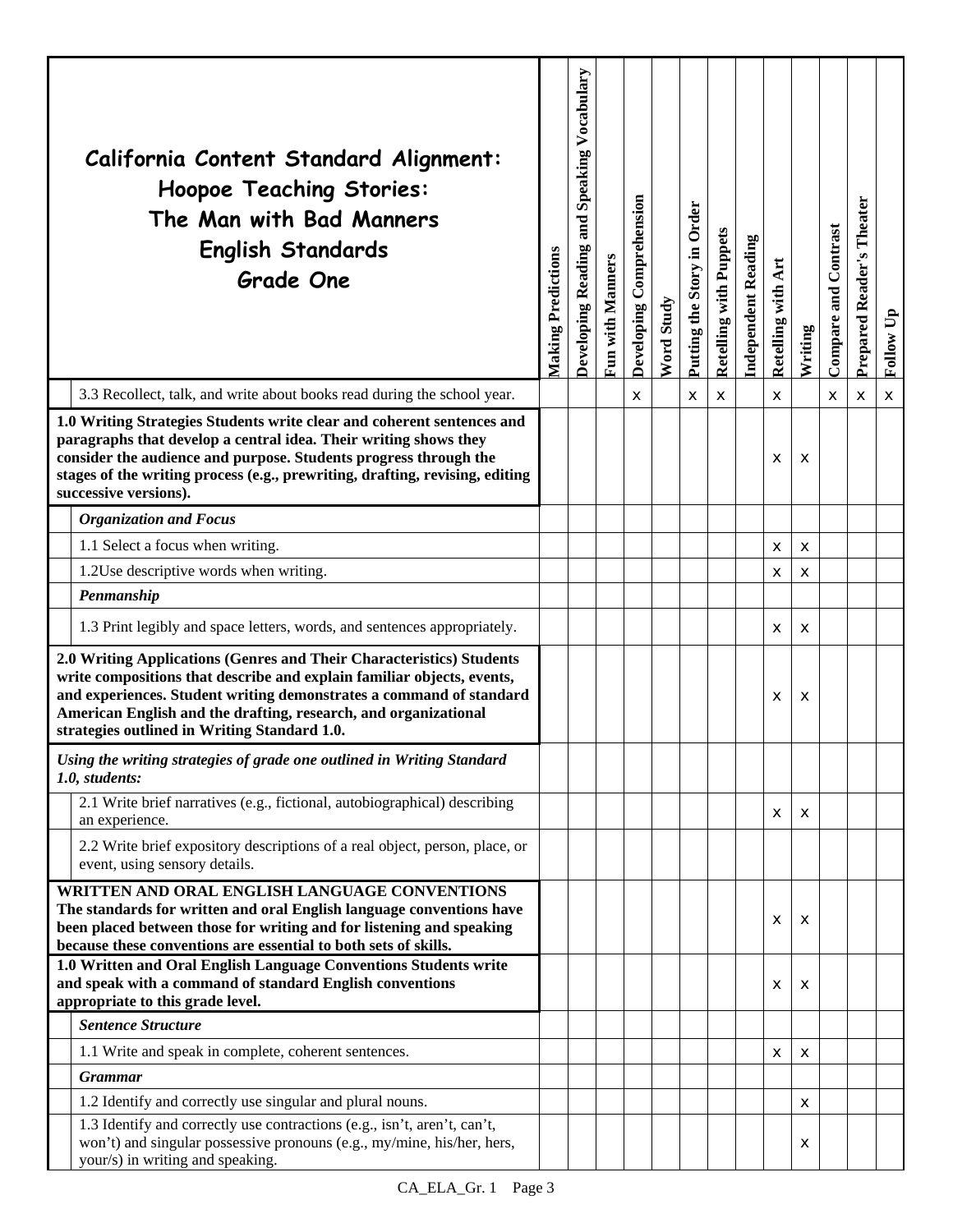|                                                                                                                                                                                                                                                                                                                                                                                                           | California Content Standard Alignment:<br><b>Hoopoe Teaching Stories:</b><br>The Man with Bad Manners<br><b>English Standards</b><br><b>Grade One</b> | <b>Making Predictions</b> | Developing Reading and Speaking Vocabulary | Fun with Manners | Developing Comprehension | Word Study | Putting the Story in Order | Retelling with Puppets | <b>Independent Reading</b> | Retelling with Art | Writing | Compare and Contrast | Theater<br>Prepared Reader's | Follow Up |
|-----------------------------------------------------------------------------------------------------------------------------------------------------------------------------------------------------------------------------------------------------------------------------------------------------------------------------------------------------------------------------------------------------------|-------------------------------------------------------------------------------------------------------------------------------------------------------|---------------------------|--------------------------------------------|------------------|--------------------------|------------|----------------------------|------------------------|----------------------------|--------------------|---------|----------------------|------------------------------|-----------|
|                                                                                                                                                                                                                                                                                                                                                                                                           | <b>Punctuation</b>                                                                                                                                    |                           |                                            |                  |                          |            |                            |                        |                            |                    |         |                      |                              |           |
|                                                                                                                                                                                                                                                                                                                                                                                                           | 1.4 Distinguish between declarative, exclamatory, and interrogative<br>sentences.                                                                     |                           |                                            |                  |                          |            |                            |                        |                            |                    |         |                      |                              |           |
|                                                                                                                                                                                                                                                                                                                                                                                                           | 1.5 Use a period, exclamation point, or question mark at the end of<br>sentences.                                                                     |                           |                                            |                  |                          |            |                            |                        |                            | X                  | X       |                      |                              |           |
|                                                                                                                                                                                                                                                                                                                                                                                                           | 1.6 Use knowledge of the basic rules of punctuation and capitalization<br>when writing.                                                               |                           |                                            |                  |                          |            |                            |                        |                            | X                  | X       |                      |                              |           |
|                                                                                                                                                                                                                                                                                                                                                                                                           | Capitalization                                                                                                                                        |                           |                                            |                  |                          |            |                            |                        |                            |                    |         |                      |                              |           |
|                                                                                                                                                                                                                                                                                                                                                                                                           | 1.7 Capitalize the first word of a sentence, names of people, and the<br>pronoun I.                                                                   |                           |                                            |                  |                          |            |                            |                        |                            | X                  | X       |                      |                              |           |
|                                                                                                                                                                                                                                                                                                                                                                                                           | <b>Spelling</b>                                                                                                                                       |                           |                                            |                  |                          |            |                            |                        |                            |                    |         |                      |                              |           |
|                                                                                                                                                                                                                                                                                                                                                                                                           | 1.8 Spell three- and four-letter short-vowel words and grade-level-<br>appropriate sight words correctly.                                             |                           |                                            |                  |                          |            |                            |                        |                            | х                  | х       |                      |                              |           |
| 1.0 Listening and Speaking Strategies Students listen critically and<br>respond appropriately to oral communication. They speak in a manner<br>that guides the listener to understand important ideas by using proper<br>phrasing, pitch, and modulation.                                                                                                                                                 |                                                                                                                                                       | x                         |                                            |                  | х                        |            |                            |                        |                            |                    |         |                      | х                            | х         |
|                                                                                                                                                                                                                                                                                                                                                                                                           | Comprehension                                                                                                                                         |                           |                                            |                  |                          |            |                            |                        |                            |                    |         |                      |                              |           |
|                                                                                                                                                                                                                                                                                                                                                                                                           | 1.1 Listen attentively                                                                                                                                | x                         |                                            | X                | x                        |            | x                          | х                      |                            | x                  |         | х                    | х                            | x         |
|                                                                                                                                                                                                                                                                                                                                                                                                           | 1.2Ask questions for clarification and understanding.                                                                                                 | X                         |                                            | X                | x                        |            |                            |                        |                            | x                  |         | х                    |                              | x         |
|                                                                                                                                                                                                                                                                                                                                                                                                           | 1.3 Give, restate, and follow simple two-step directions.                                                                                             |                           |                                            | X                |                          |            |                            |                        |                            |                    |         |                      |                              |           |
|                                                                                                                                                                                                                                                                                                                                                                                                           | Organization and Delivery of Oral Communication                                                                                                       |                           |                                            |                  |                          |            |                            |                        |                            |                    |         |                      |                              |           |
|                                                                                                                                                                                                                                                                                                                                                                                                           | 1.4 Stay on the topic when speaking.                                                                                                                  | x                         |                                            | X                | x                        |            | X                          | x                      |                            | x                  |         | x                    | X                            | x         |
|                                                                                                                                                                                                                                                                                                                                                                                                           | 1.5 Use descriptive words when speaking about people, places, things,<br>and events.                                                                  | X                         |                                            | X                | x                        |            | X                          | х                      |                            | x                  |         | X                    | х                            |           |
| 2.0 Speaking Applications (Genres and Their Characteristics) Students<br>deliver brief recitations and oral presentations about familiar<br>experiences or interests that are organized around a coherent thesis<br>statement. Student speaking demonstrates a command of standard<br>American English and the organizational and delivery strategies<br>outlined in Listening and Speaking Standard 1.0. |                                                                                                                                                       |                           |                                            |                  | x                        |            | $\boldsymbol{\mathsf{x}}$  | х                      |                            | X                  |         |                      | x                            | X         |
|                                                                                                                                                                                                                                                                                                                                                                                                           | Using the speaking strategies of grade one outlined in Listening and                                                                                  |                           |                                            |                  | x                        |            | X                          | X                      |                            | X                  |         |                      | x                            | x         |
|                                                                                                                                                                                                                                                                                                                                                                                                           | <b>Speaking Standard 1.0, students:</b><br>2.1 Recite poems, rhymes, songs, and stories.                                                              |                           |                                            |                  |                          |            |                            |                        |                            |                    |         |                      | х                            |           |